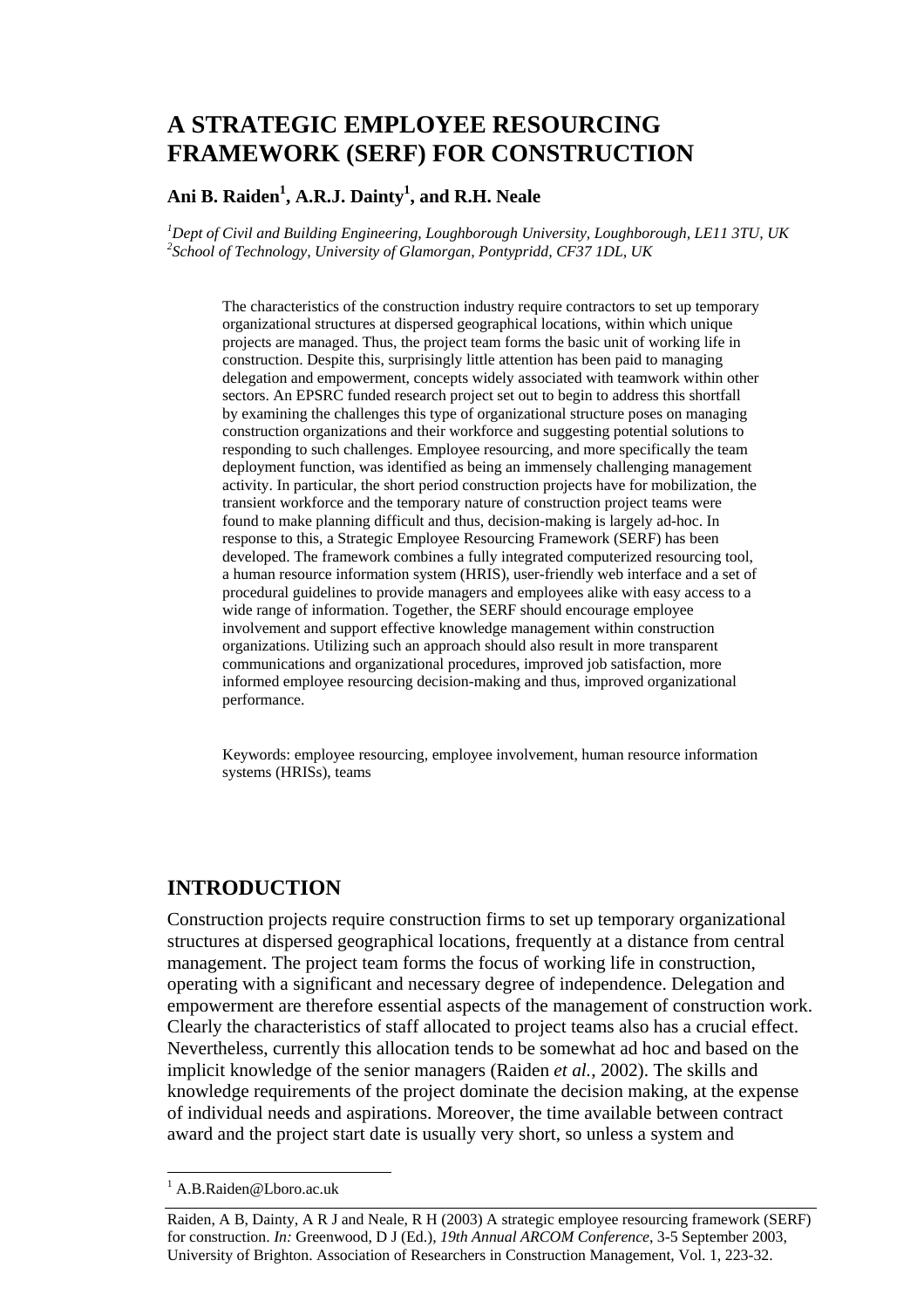associated up-to-date data are already in place, the current approach will prevail. This problem is emphasized by the industry's tendency to support the traditional "personnel management" style people management practices rather than the more strategic human resource management (HRM) approach (Druker and White, 1995; Druker *et al.*, 1996). Focus is placed on payroll administration and compliance with legislative and regulatory conditions (ibid.) where central to the concept of strategic HRM lies the argument that the effectiveness of an organization largely depends on the efficient use of human resources. HRM comprises a set of practices designed to maximize organizational integration, employee commitment, flexibility and quality of work (Guest, 1987: 503) by incorporating delegation and empowerment into the decision-making processes. In construction the success of such practices fundamentally depends on the effective management of the employee resourcing function. That is, allocating staff to projects by meeting the competing needs and requirements of the organization, the project and individual employees. This requires the different components of the employee resourcing function (staffing, performance management and human resource administration) to be effectively integrated to form an interconnected network of decision-making and support processes (Taylor, 2002). Modern human resource information systems (HRISs) offer highly sophisticated facilities to assist in this (Greenlaw and Valonis, 1994; Miller, 1998; Raiden *et al.*, 2001, Snowdrop Systems, 2002). However, in construction surprisingly little attention has been paid to managing delegation and empowerment, concepts widely associated with teamwork within other sectors, or introducing tools to aid effective project allocation systems.

An EPSRC funded research project set out to begin to address this shortfall by, firstly, examining the challenges the project-based organizational structure poses on managing construction organizations and their workforce. This was carried out via exploratory and semi-structured interviews and surveys. Secondly, on the basis of a thorough analysis of these data, potential solutions to responding to such challenges were suggested. This culminated in the development of a strategic employee resourcing framework (SERF), which incorporates a HRIS and a set of procedural and policy guidelines both easily accessible via a single user-friendly web interface.

This paper provides a brief overview of the background to the project and the data collection and analysis. The main focus, however, is placed on introducing the developed SERF model.

# **METHODOLOGY**

As alluded to above, the aim of the project was to investigate the challenges that a project-based organizational structure poses on managing construction organizations and their workforce, and suggest potential solutions to responding to these challenges. Hence, within an overall interpretative framework, the project began by identifying the compatibility and conflicts between the competing organizational, project and individual employee needs and requirements. This was established by conducting a set of exploratory and semi-structured interviews with divisional directors (4), HRM staff (4), operational senior managers (7) and employees at all levels (35) of an in-depth case study organization. A single case approach was found appropriate for the first stage of the data collection as this was later complemented by six validation studies (Bryman, 1989; Yin, 1994; Scholz and Tietje, 2002). The interview instruments were developed to explore the issues identified within the wider literature, those which emerged from previous interviews and to collect data on specific projects within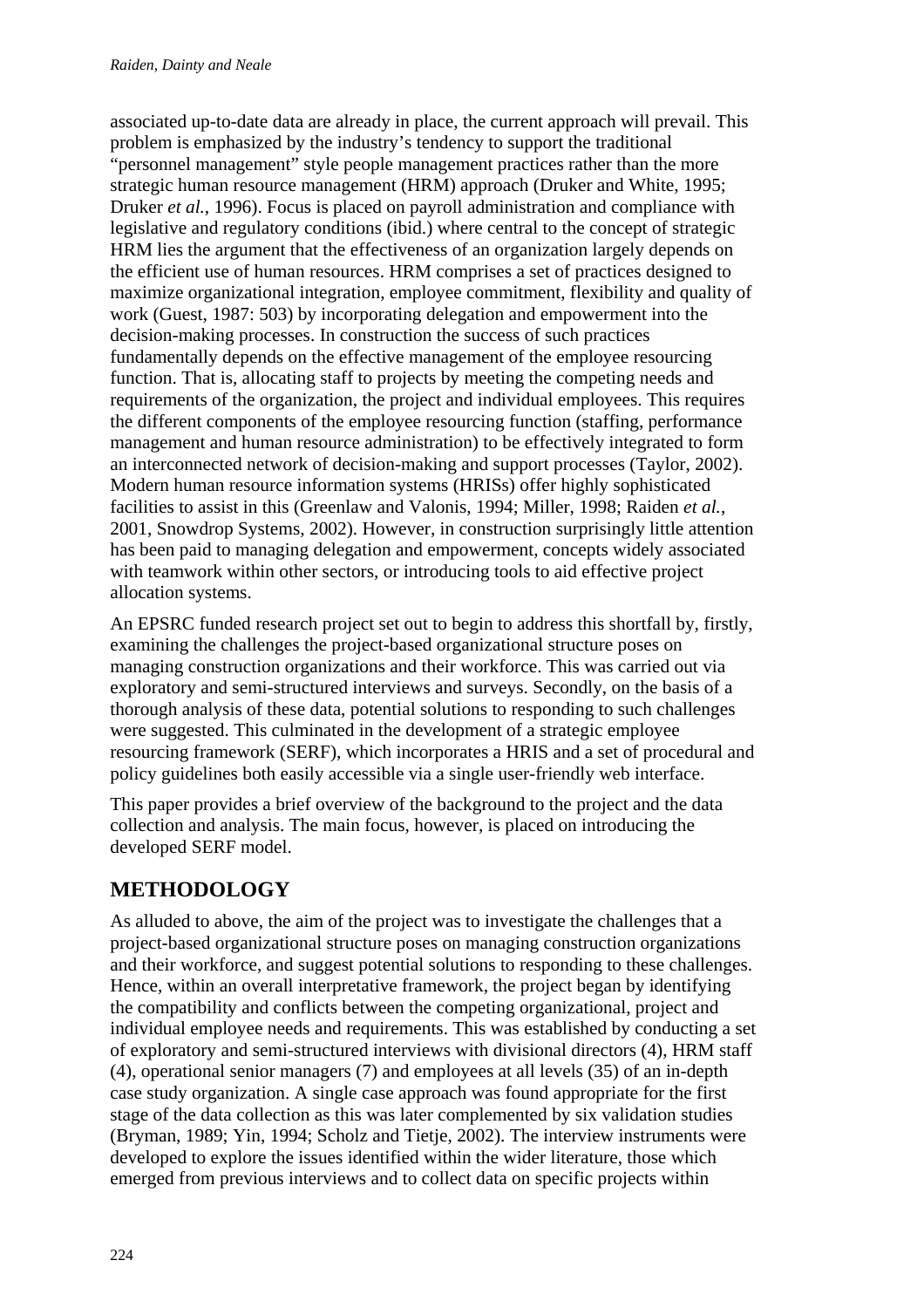which the respondents had been involved. Thus, as well as identifying the compatibility and conflicts between the competing organizational, project and employee needs, the interview material was used:

- To model the current resourcing decision-making processes
- To extract a list of factors important to be taken into account in the project allocation and team deployment decision-making
- To draw project case studies via which the success of historical resourcing decisions was analysed.

The initial qualitative interview data were supported by a researcher-administered quantitative questionnaire survey. A pair-wise comparison test asked employees to rank the importance of nine factors that potentially influence team deployment decision-making against each other. These were [1] personal and/ or professional development, [2] work location close to home/ maintaining work-life balance, [3] training opportunities, [4] organizational division, [5] experience in working under different procurement systems or contract forms, [6] gaining broad and/ or specialist experience, [7] project type (e.g. size, complexity, etc.), [8] good team relationships, and [9] promotional opportunities. The factors were derived from an extensive literature review. The conclusions drawn from the initial interview and questionnaire data were validated via a postal "factor validation questionnaire" administered to 100 managerial and employee respondents within the initial in-depth case study organization.

The validation case studies conducted external to the in-depth case study served a dual-purpose: [1] to verify the findings drawn from the initial interview data and [2] to collect best practice data on how different organizations manage the employee resourcing activities. The companies selected were similar to the in-dept case study in size, number of employees and turnover. Nine HRM and managerial respondents were interviewed within these organizations.

Additionally, along the initial in-depth case study, an industry wide HRIS survey was conducted. This included a postal questionnaire sent to 100 leading UK contractors (for details see Raiden *et al.*, 2001) and an evaluation of major commercially available HR software packages. Initially, the evaluation included a visit to the CIPD (Chartered Institute of Personnel and Development, UK) Computers in Personnel exhibition (CIPD, 2000) and an extensive web-search of the CIPD and SHRM (Society for Human Resource Management, USA) information resources on HR technology (CIPD, 2001; SHRM, 2001). Systems with capabilities to support the complex project-based employee resourcing activities were identified. This was followed by a more detailed investigation into the facilities these systems provided for managing team deployment activities.

Extensive use of NVivo, a qualitative data analysis software (Bazeley and Richards, 2000), summary statement matrices (Miles and Huberman, 1994), thematic analysis (Boyatzis, 1998), and SPSS and MS Excel, packages for the analysis of quantitative data, were made in analysing these multiple sets of data. NVivo helped to collate them together forming a robust mixed methodology, which was not only focused on collecting data from multiple sources but also facilitated the use of this varied material to cross-reference and complement the arguments/ conclusions drawn (Bazeley and Richards, 2000; Scholz and Tietje, 2002). This type of methodology is often also referred to as triangulation.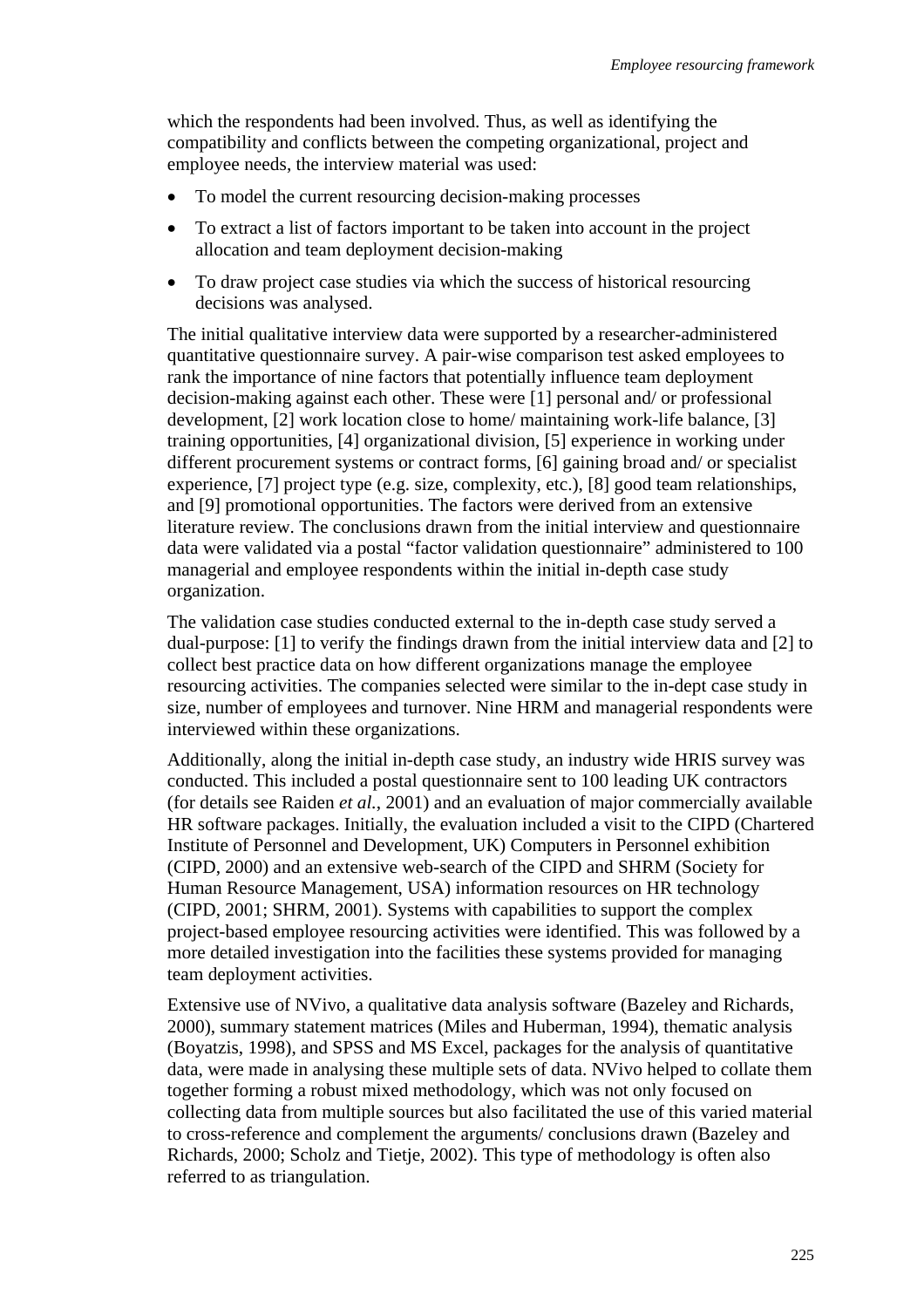# **RESULTS AND DISCUSSION**

#### **Employee resourcing priority pair-wise comparison test**

The employee resourcing priority pair-wise comparison test provided some early indications as to the importance of the various factors that need to be considered in the team deployment decision-making. Since the questionnaire was administered within the interviews, a significantly high response rate of 88.6% was achieved. As Figure 1 clearly shows, 'good team relationships' [team] together with 'personal and/ or professional development' [developm] and 'gaining broad and/ or specialist experience' [experience] were ranked as the most important factors to be taken into account. These were closely followed by 'work location close to home/ maintaining work-life balance' [location] and 'promotional opportunities' [promotion]. This indicates strong preference toward the "soft issues". Due to the culture of the organization, which emphasizes departmental loyalty and commitment to local practices and resulted in very little movement between divisions/ departments (Raiden *et al.*, 2002), not surprisingly 'organizational division' [division] received very little importance.



**Figure 1**: Rank order of the employee resourcing pair-wise comparison test results

#### **Interviews**

The qualitative interview material supported the opening findings derived from the pair-wise comparison test. Table 1 summarizes the key factors highlighted as important to be taken into account in the team deployment decision-making by both the employee and managerial respondents. For easier understanding, the factors are grouped into categories and arranged by themes and type of HRM practice, i.e. hard– soft. The "hard" category contains factors that refer to HRM processes/ procedures. The "soft" category includes cultural factors. Moreover, the factors presented in standard typeface, mainly placed toward the harder category, refer to issues that require procedural/ policy support in order to contribute to successful team deployment practice (for example the introduction and careful monitoring of promotion and training policies). The factors highlighted in italics mark variables that necessitate cultural change as well as procedural support. These issues are much more complex and difficult to manage, however of crucial importance to successful resourcing strategy and practice. Organizational culture and communications set the overarching context within which the more specific processes, such as promotion and training, are managed. Thus, for any particular policy to succeed these contextual factors need to be carefully considered and managed in a way that supports the effective implementation of the operational resourcing procedures and policies. Similar issues were raised within the validation case studies.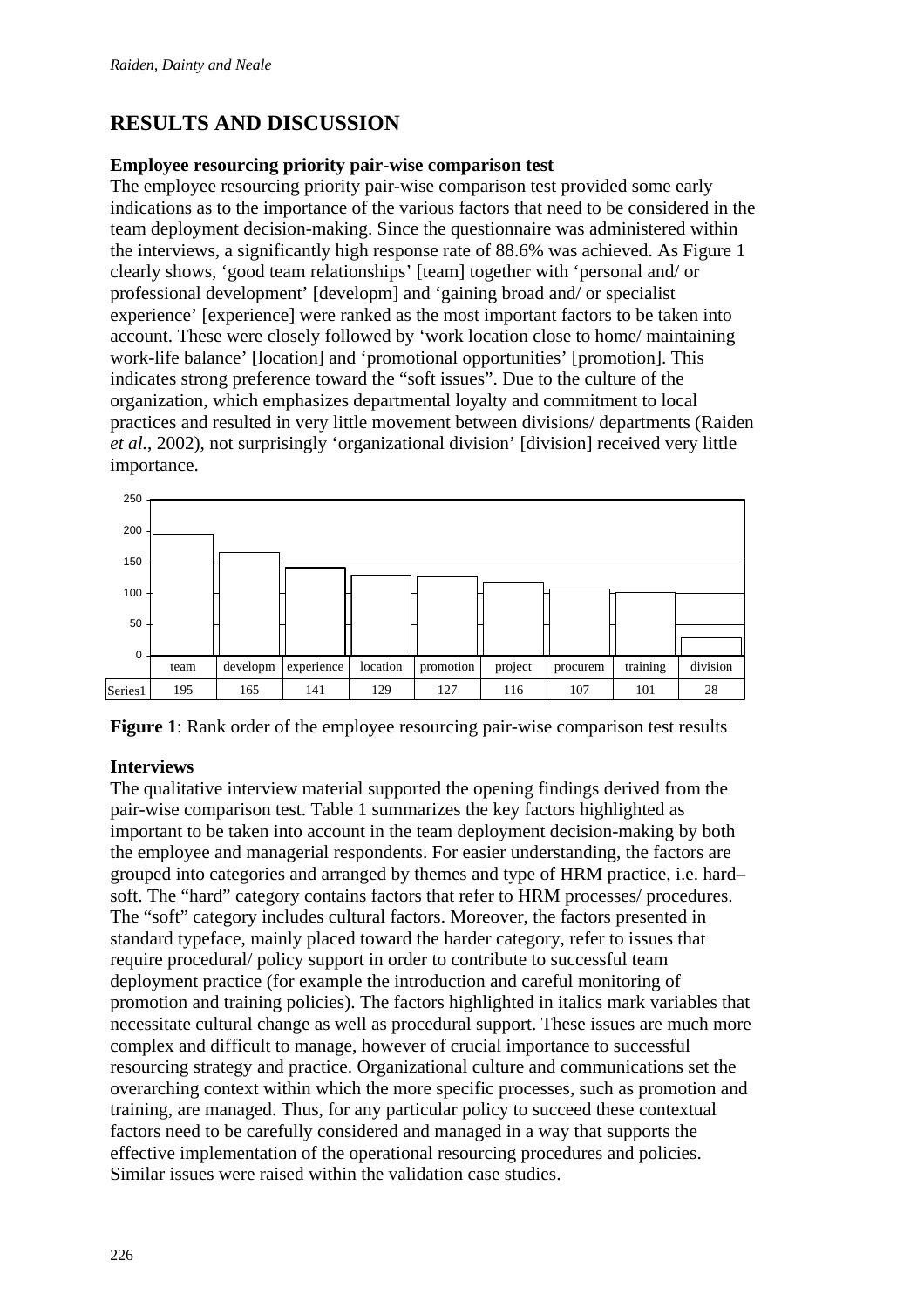| <b>THEME</b>        | <b>HARD</b>               |                          | <b>SOFT</b> |
|---------------------|---------------------------|--------------------------|-------------|
| <b>Careers</b>      | Progression/Promotion     | Career development       |             |
|                     | Horizontal moves          |                          |             |
|                     | Role and responsibilities |                          |             |
| Organization        |                           |                          | Org culture |
| <b>Remuneration</b> | Pay                       |                          |             |
| <b>Employee</b>     |                           | Communication (overall)  |             |
| <b>Involvement</b>  |                           | Comprehensive range of   |             |
| (EI)                |                           | info on projects         |             |
| communication       |                           | Feedback on performance/ |             |
|                     |                           | progress                 |             |
| <b>Development</b>  | Training                  | Personal (and org.)      |             |
|                     | Graduate development      | development              |             |
| Team/project        | Team member selection     | Best use of skills and   | Team spirit |
|                     | Team integration and      | talents                  |             |
|                     | co-ordination             |                          |             |
|                     | New recruit/ team         |                          |             |
|                     | member induction          |                          |             |
| <b>Individual</b>   | Employee health           | Work-life balance        |             |
|                     | problems                  |                          |             |
| <b>Industry</b>     | Travel                    |                          |             |
| characteristics     |                           |                          |             |

**Table 1**: Factors important to be taken into account in resourcing decision-making

#### **Factor validation questionnaire**

The factor validation questionnaire confirmed these findings. Table 2 lists the thirty most important factors specified by the survey respondents as important to be taken into account in the team deployment decision-making process.

**Table 2**: Factors important to be taken into account in resourcing decision-making

|             | <i>Employees</i>                 | <b>Both</b>                | Organization (managers)   |  |
|-------------|----------------------------------|----------------------------|---------------------------|--|
| 1.          | Holiday entitlement              | <b>Work-life balance</b>   | Right project manager on  |  |
|             |                                  |                            | a team/project            |  |
| 2.          | Working hours                    | <b>Friendly culture</b>    | Legal and regulatory      |  |
|             |                                  |                            | frameworks                |  |
| 3.          | Appraisal (conducted             | <b>Team spirit and</b>     | Technical capability and  |  |
|             | effectively)                     | integration                | competence                |  |
| 4.          | Senior management/HQ             | <b>Travel</b>              | Disruptive influenced     |  |
|             | staff interest                   |                            | removed                   |  |
| 5.          | <b>Expectations discussed</b>    | Two-way                    | Effective problem solving |  |
|             | (psychological)<br>communication |                            |                           |  |
|             | contract)                        |                            |                           |  |
| 6.          | Continuous feedback              | <b>Taking on trainees</b>  | Continuous improvement    |  |
| 7.          | Benefit preferences              | <b>Induction programme</b> | Satisfied workforce       |  |
| 8.          | Employee involvement in          | Career management/         | Professional attitude     |  |
|             | project allocation               | succession planning        |                           |  |
| 9.          | Personal project                 | <b>Clear role and</b>      | Continuous workload       |  |
|             | preferences                      | responsibilities           |                           |  |
| 10.         | Job rotation                     | <b>Transparent</b>         | Repeat business           |  |
| progression |                                  |                            |                           |  |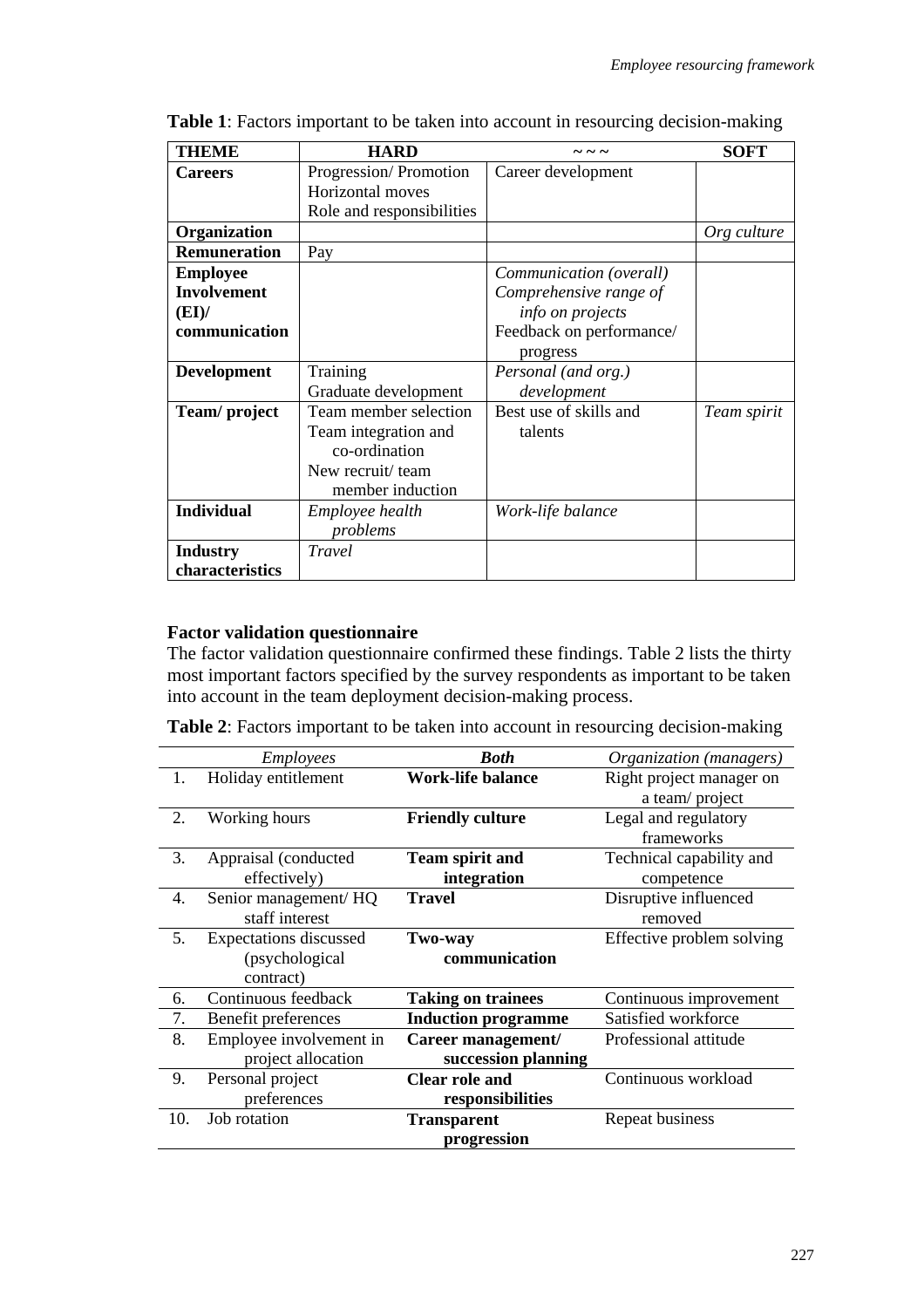The left-hand column lists the responses from employees and the right-hand column those from managers. The middle column highlights factors referred to by both the employees and managers. Recurring themes become evident: organizational culture, team spirit, communication and careers. Noticeably, the survey also highlighted a factor that had previously been paid little attention to: 'holiday entitlement'. The employee respondents indicated concerns in relation to not being able to take their holidays in time (during the specified working year) and thereby loosing their entitlement due to project priorities dominating the team deployment functions.

#### **HRIS survey and evaluation**

The findings of the HRIS survey provided an understanding of the team deployment practices in the wider context of the industry by looking at the use of information technology to support the resourcing decision-making within leading construction organizations. The results suggested the use of HRISs in construction being broadly similar to the national average across all sectors. Nevertheless, the utilization of such systems was found extremely limited, remaining restricted to routine administrative tasks (for details see Raiden *et al.*, 2001). In particular, the under-utilization of HRIS technology for managing employee deployment emphasized the need for this research. The outcomes of the evaluation were collated on a summary sheet, which informed the in-depth case study organization's choice to invest in a suitable system. This was identified as being Snowdrop (Snowdrop Systems, 2002) from among two dozen systems, which specifically indicated supporting project-based environments.

The robust methodology developed to derive these findings can be adopted for use elsewhere. This may produce different results as the findings will be contingent on the culture of the organization(s) under investigation. Nevertheless, the methodology provides a useful structure for the study of employee resourcing practices within the construction industry.

On the basis of the findings and good practice approaches extracted from the validation case studies a structured, comprehensive, yet flexible framework was developed to support a more effective, strategic approach to employee resourcing. The emphasis was placed on the *strategic*, as clearly a change in management practice and confidence must be achieved prior to implementation of any specific system or procedure/ policy. The operational model is currently under construction. The model at this stage forms a proof of concept, rather than a fully functional decision-support system.

### **DEVELOPMENT OF THE STRATEGIC EMPLOYEE RESOURCING FRAMEWORK (SERF)**

The SERF includes three main components: a HRIS Snowdrop, procedural/ policy guidelines, and a web-based interface. Figure 2 provides an outline of the model. This broadly represents the layout of the web-based interface and provides pointers to the procedural/ policy guidelines together with links to the HRIS. Each of the elements and their development is discussed below under appropriate sub-headings.

#### **Web-based interface**

The web-based interface is a key to easy access to the electronic SERF model. It portrays the five interconnected elements of effective employee resourcing highlighting the links between the different functions. Interactive buttons present these five resourcing functions: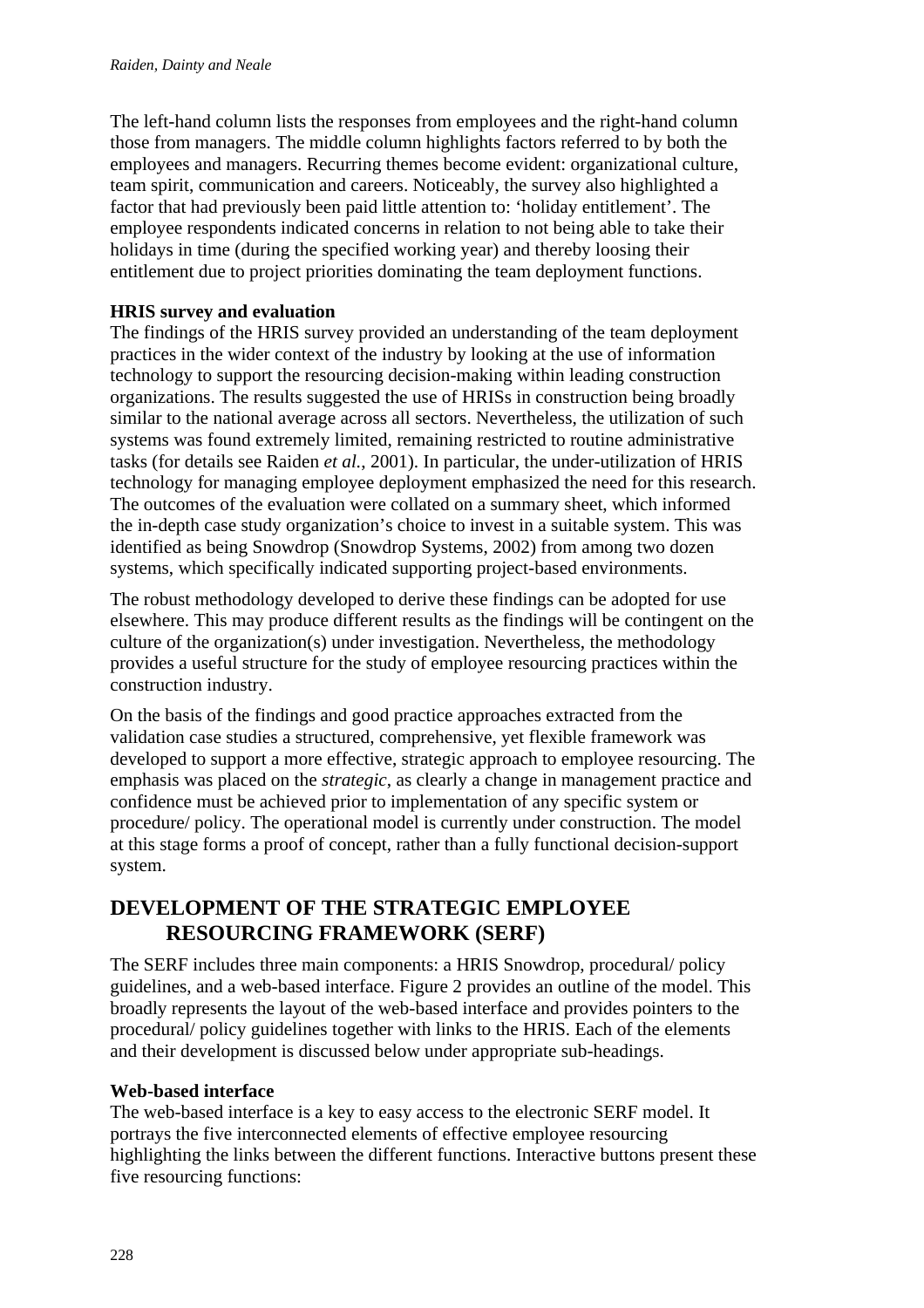- Team deployment
- Human resource planning
- Performance/ career management
- Employee involvement
- Training and development.



**Figure 2**: The strategic employee resourcing framework (SERF)

When hovered over with the cursor each button triggers a box with an overview to the function to appear. Detailed menu and information can be accessed via a single click of the mouse, which then takes the user to the next level down the model. This displays a summary information table with links to further details. Process charts open up new windows to allow for full viewing, and include links to any relevant documentation as well as back to the main page. The relevant documents are available for download or printing. Alternatively these can be filled in on-line.

#### **Procedural/ policy guidelines**

The procedural/ policy guidelines focus on guiding managers and employees through the five interconnected employee resourcing functions. Although the functions are separated into distinctive sections within the model, the "full loop" linking provides access to all relevant parts of the model from any given point. For example, from team deployment the user can move to view information on recruitment and selection (located under human resource planning) via a single-click link. Each process flowchart opens up a new window with links to relevant documentation and any other related processes, as alluded to above. Contact details of personnel responsible for administering each particular task are provided should further assistance be required. Also, relevant training courses are listed and links to applications forms and procedures included.

A gap analysis of the models drawn to represent the in-depth case study organization's current practice informed the specific procedural/ policy requirements of the model. Much of the good practice information was derived from the validation case studies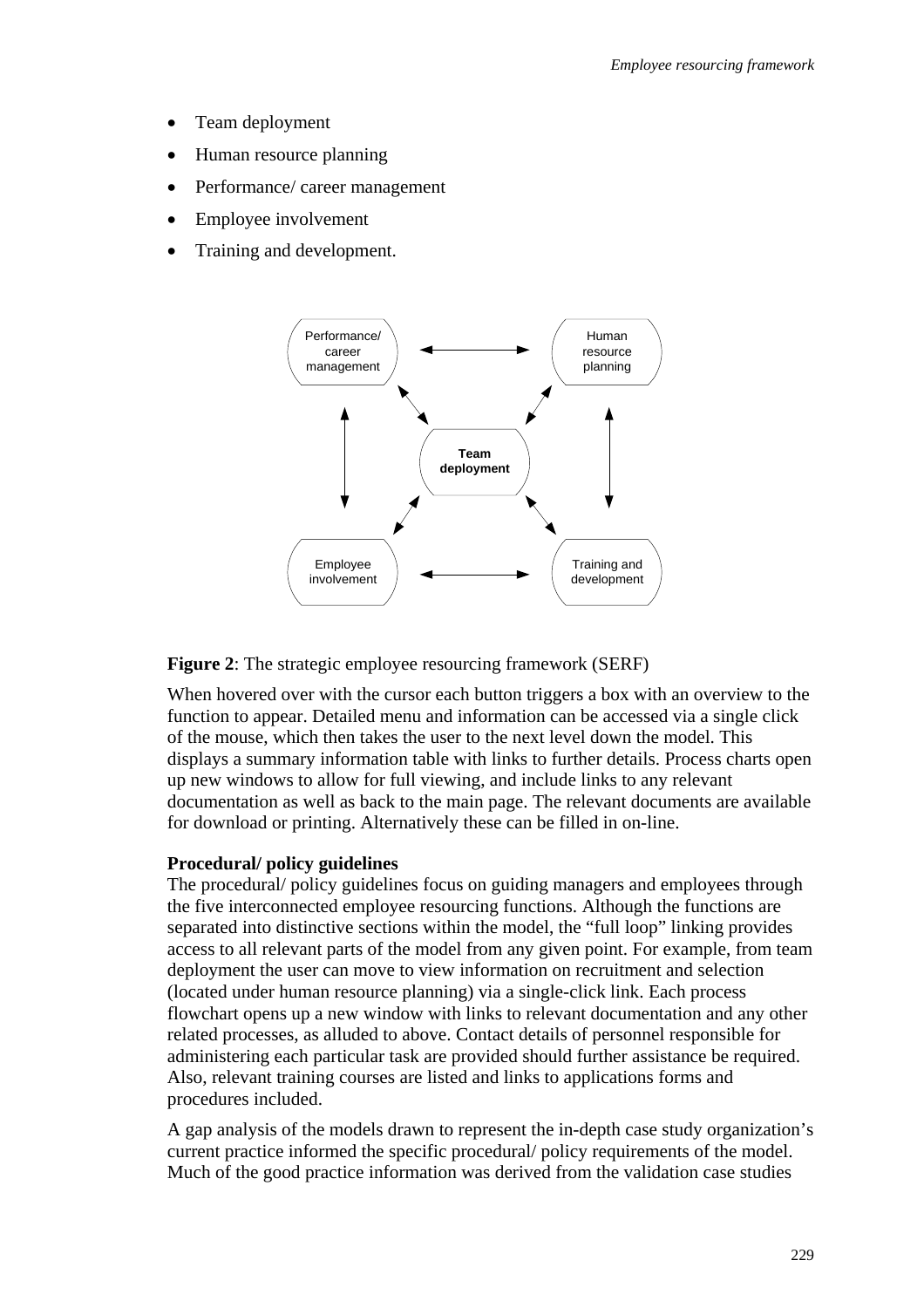and backed up by literature. Each of the six companies demonstrated exemplary people management practices in some areas of employee resourcing, however none was found to manage the function in a fully integrated manner. Thus, a number of initiatives were joined together to form an interconnected network of decision-making and support processes, as suggested by Taylor (2002).

#### **The human resource information system (HRIS)**

The HRIS element focuses on the collection and recording, storage, management, delivery, presentation and manipulation of human resources data (Broderick and Boudreau, 1992: 17). Snowdrop facilitates this via a range of components each specifically designed to serve the diverse needs of the different employee resourcing functions. FOUNTAIN*executive* supports the human resource planning, team deployment and performance/ career management activities. This is achieved via fields that help administer job profiling, competency analysis, employee appraisals and performance assessment, analysis of key performance indicators, succession and career planning, monitoring and evaluation of business objectives underpinning organizational development, and project planning. Thus, it provides a flexible, multilevel framework for analysing the current and future skill and competency requirements vs potential supply, and a structure for HR planning. SPRING is Snowdrop's recruitment and selection facility. In particular, it helps with vacancy and applicant profiling, applicant search by multiple criteria, monitoring of key vacancy milestones, and interview administration. The benefits of using SPRING to assist in the recruitment and selection of potential candidates can ensure efficient, timely correspondence throughout the entire recruitment process, controlling and managing recruitment budgets, and automating processes across the organization. EVERGREEN is the system's record database, which holds all the human resources and related information on the company employees. U-ACCESS provides the employees with 'self-service' functionality. Employees and managers are empowered to access, analyse and interact with live information about themselves and their teams. The module is bound to improve data accuracy: responsibility for correctly entering and up-dating basic details lies with those who have direct interest in the data – the employees themselves. This should improve company-wide communication and generate operational cost savings. FOUNTAIN serves the training and development function. It includes facilities for course and event administration and evaluation, resource booking, training history up-dates, appraisals, managing training budgets, and recording CPD (Continuous Professional Development). Via effective management of employee development FOUNTAIN can help to improve staff retention and ensure maximum benefit is received from training/ development activities by both the organization and its employees. Figure 2 references the relevant components of Snowdrop to the corresponding resourcing functions.

Once fully operational, the different components of Snowdrop can be accessed directly through the web-based interface. Buttons next to each of the resourcing functions will direct the user straight to the relevant fields in FOUNTAIN*executive*, SPRING, EVERGREEN, U-ACCESS and FOUNTAIN.

#### **Resourcing handbook**

The electronic version of the model is supplemented by a paper-based resourcing handbook. This provides access to the essential resourcing information to those with no access to a computer or the web and caters for those with lesser confidence with computers. In addition, it can be used as part of a new employee induction pack to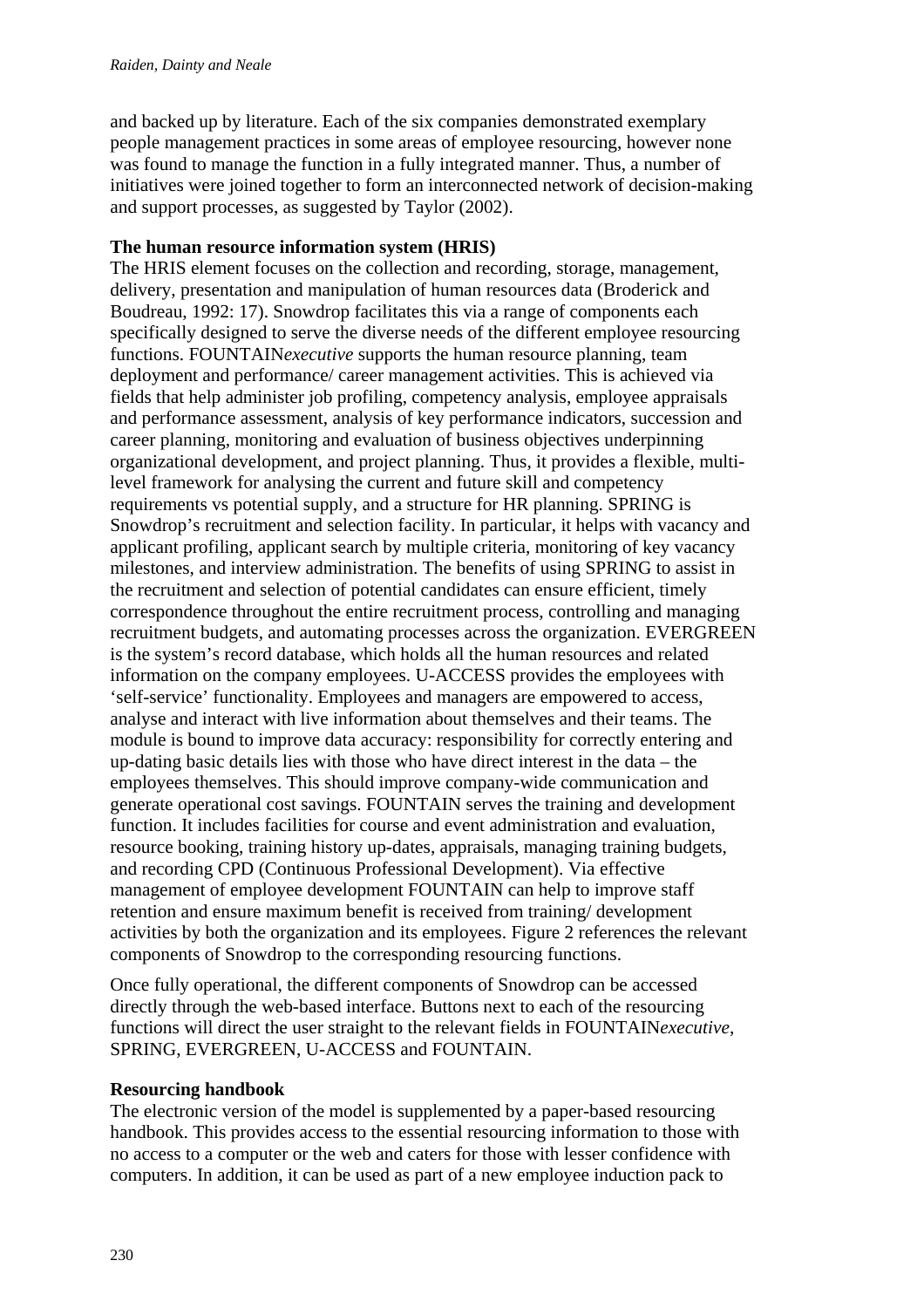offer comprehensive introduction to the company policies and procedures, and in so doing initiating early commitment. Posters that accompany the manual can be placed on walls in offices, site cabins and break areas. These include brief tick-box checklists for quick reference on each of the five main areas of SERF.

Together, the different components of the SERF (the web-interface, procedure/ policy guidelines, HRIS and the resourcing handbook) form a central information source on employee resourcing. The SERF introduces flexibility to serve the needs of individual employees, as well as the organization and projects it manages, via integrating employee involvement, delegation and empowerment firmly into the decision-making processes. This supports the strategic HRM approach to people management. Potential benefits include enhanced staff morale, motivation, performance and commitment; effective knowledge management via transparent communications and organizational procedures; more informed employee resourcing decision-making and thus, improved quality of work and organizational performance.

Further work on the model is under way. This continues on the development of the operational functionality. Longer-term, the aim is to design a set of generally applicable guidelines to employee resourcing that construction and other project-based firms could adapt to suit their individual organizational structures and operating strategies.

### **CONCLUSIONS**

The characteristics of the construction industry set a complex and challenging context for effective employee resourcing. The geographically dispersed project-based nature of the work, the short timescales within which the projects are won at and the industry's tendency to support personnel management type people management practices result in ad hoc team deployment. HRM style management practices coupled with sophisticated HRIS applications that have been found to offer a more strategic solution within other sectors have attracted little attention. The SERF research project set out to begin to address this shortfall. The outcomes of an extensive investigation into the current practices within the industry culminated in the development of a SERF model. This model embraces the basic elements of HRM, organizational integration, employee commitment, flexibility and quality of work, by incorporating delegation and empowerment into the employee resourcing decision-making. Currently the model presents a 'proof of concept' study. The strategic, higher level outline provides a structure for integrating the various elements of employee resourcing. The development of a fully functional, operational system is under way.

### **REFERENCES**

Bazeley, P and Richards, L (2000) *The NVivo® Qualitative Project Book*. London: SAGE

- Boyatzis, R E (1998) *Transforming Qualitative Information: Thematic Analysis and Code Development.* Thousand Oaks, CA: SAGE
- Broderick, R and Boudreau, J (1992) Human resource management, information technology and the competitive edge. *Academy of Management Executive*, **6**(2), 7-17
- Bryman, A (1989) *Research methods and organization studies*. London: Routledge
- CIPD (2000) Users' views on computerized HR systems. *Chartered Institute of Personnel and Development and Institute for Employment Studies Computers in Personnel 2000 Show Guide*. London: People Management